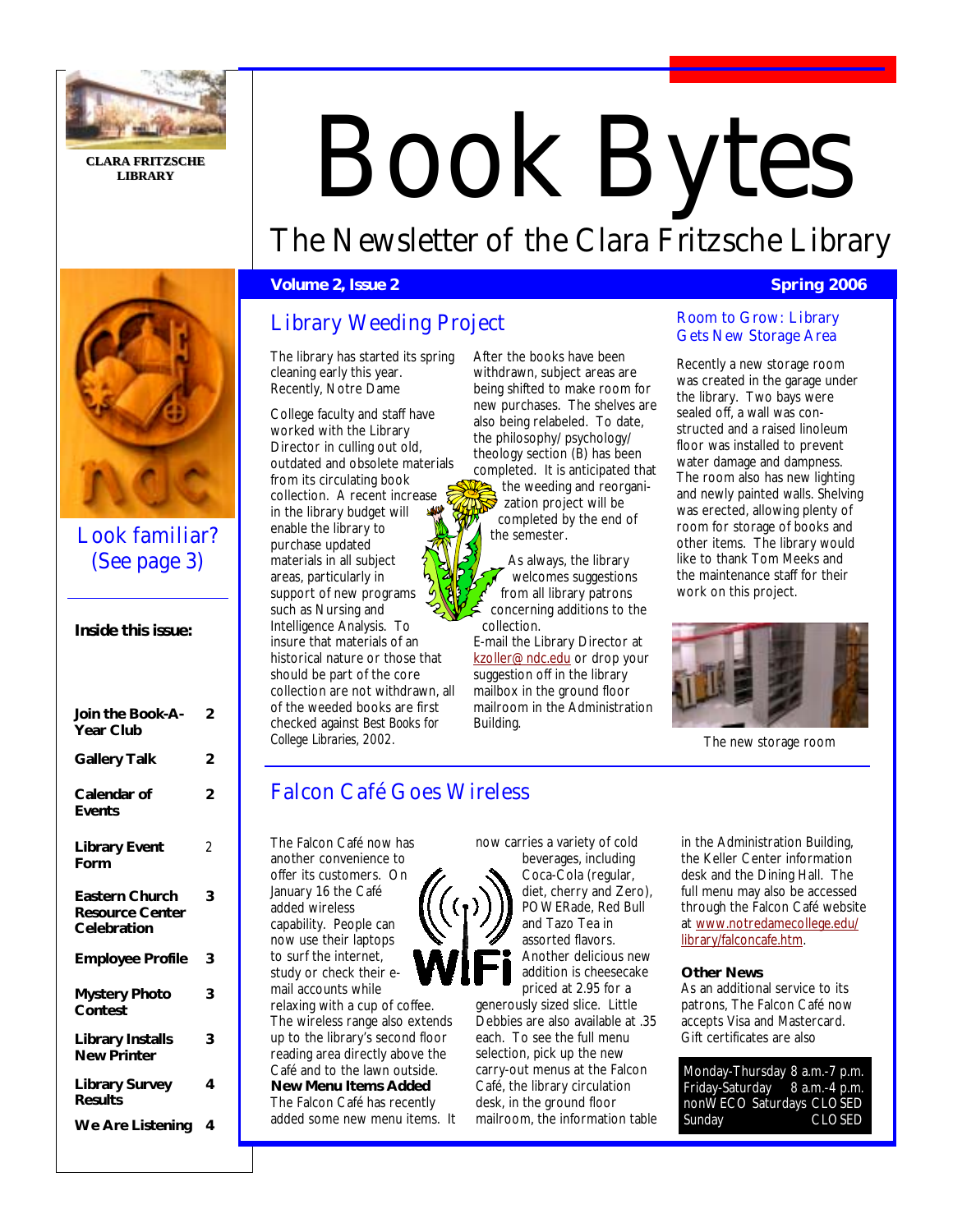### **Page 2 Book Bytes**



In 1935 Sister Genevieve Baker, SND, the first Head Librarian of the Notre Dame College Library, initiated the Book-A-Year Club as a means of enhancing the collection of the Clara Fritzsche Library. Since then, the library has relied on the generosity of Book-A-Year Club members to help build a collection that is reflective of the mission of Notre Dame College, supportive of the curriculum of the College and responsive to the needs of the Notre Dame community. Book-A-Year Club funds are used to purchase expensive multivolume

reference sets, videos and DVD's, plus special faculty requests. Members can pick from a list of books and audiovisual materials in a variety of subject areas or simply designate an area where they would like their contribution to be directed. Books are in all price ranges and any donation is appreciated. A commemorative bookplate signed by the donor is placed in the gift book as a lasting reminder of his or her generosity. Book-A-Year Club members are also listed on a walnut plaque in the library outside of the Book-A-Year Club Gallery.

Become Involved! – Join the Book-A-Year Club

Last year's Book-A-Year solicitation generated over \$4,000 for the purchase of library materials. This year's campaign is off to an auspicious start and promises to be one of our most successful ever. Over \$3,500 has been raised since its kickoff on February 15th. If you want to join the Club, it is not too late. Contact the Library Director at x5266 or by e-mail at kzoller@ndc.edu. For more information on the Book-A-Year Club, go to the library website at www.notredamecollege.edu/ library/bookay.htm .



Alice Seifullah discusses her art

## Library Event Form

There is now an all-campus event evaluation form available for assessing campus events and activities. If you attend an art opening, view an exhibit, attend a lecture, poetry reading, book signing, concert or other event where evaluation forms are available, please take a few moments to fill one out. All results will be tabulated and used in the College Self-Study process.

*Remember—We value your opinion!* 

## Gallery Talk

**Our Gallery in the News**  The library's recent "Faces of Distinction" exhibit was the subject of full-page articles in the *Call & Post* and the *City News*. The artist, Alice Seifullah, was also the subject of an interview by A. Grace Lee Mims on WCLV's "Black Arts" radio program on March 10.

Seifullah recently gave a lively gallery talk and demonstration on March 15th. Attendees had an impromptu bonus art lesson by fellow art instructor Thomas Osborne. Guests were having such an enjoyable time that the evening, scheduled to end at 8 p.m., lasted until 9:30 p.m.! Seifullah also recently received a commission for a painting to be done in memory of Halle Gibson, the eleven year-old girl who died tragically in a car crash along with her grandparents while going to visit her brother in Louisiana before he was deployed to Iraq. A friend of her brother found the artist on the internet and visited the gallery. Seifullah, touched and

inspired by the heartbreaking story and accounts of Halle's wonderful spirit, finished the painting in two days, in time for the memorial service, and charged only a nominal fee. The family, members of St. Dominic's parish in Shaker Heights, has since visited the exhibit. The beautiful comments written in the show's guestbook are a lasting treasure to the artist and a testimony of the indomitable spirit of love present in this family touched by so much adversity.

The library's next exhibit "The Art, History and Theology of Romanian Icons on Glass" was also the subject of a feature article in the "Mosaic" section of the February 21, 2006 issue of *The Plain Dealer.* For more details, see page 3 of this newsletter.

#### **Now Showing in the Falcon Café:**

**"Images"** photographs by students in Malinda Smyth's AR 210 Photography II class-Sang Ihn Lee, Nico Menefield and Rosalie Ward.

#### **Upcoming Events**

**March 30-April 30, 2006 "The Art, History and Theology of Romanian Icons on Glass"** an exhibit of icons from Transylvania held in conjunction with the Seventh Anniversary of the Eastern Church Resource Center. Opening reception and lecture: Thursday, March 30 at 7 p.m.

**June 22-August 3, 2006 "A Celebration of Seasons"**  a series of nature scenes by Ron Friedman. Opening reception: Thursday, June 22 from 7 to 9 p.m.

#### **September 14-October 27, 2006**

**"Time and Travel: A Watercolorist Visits Some Favorite Places"** works by John Pfordresher. Opening reception: Thursday, September 14 from 5 to 7 p.m.

For more information on these and other library exhibits, contact Karen Zoller at x5267.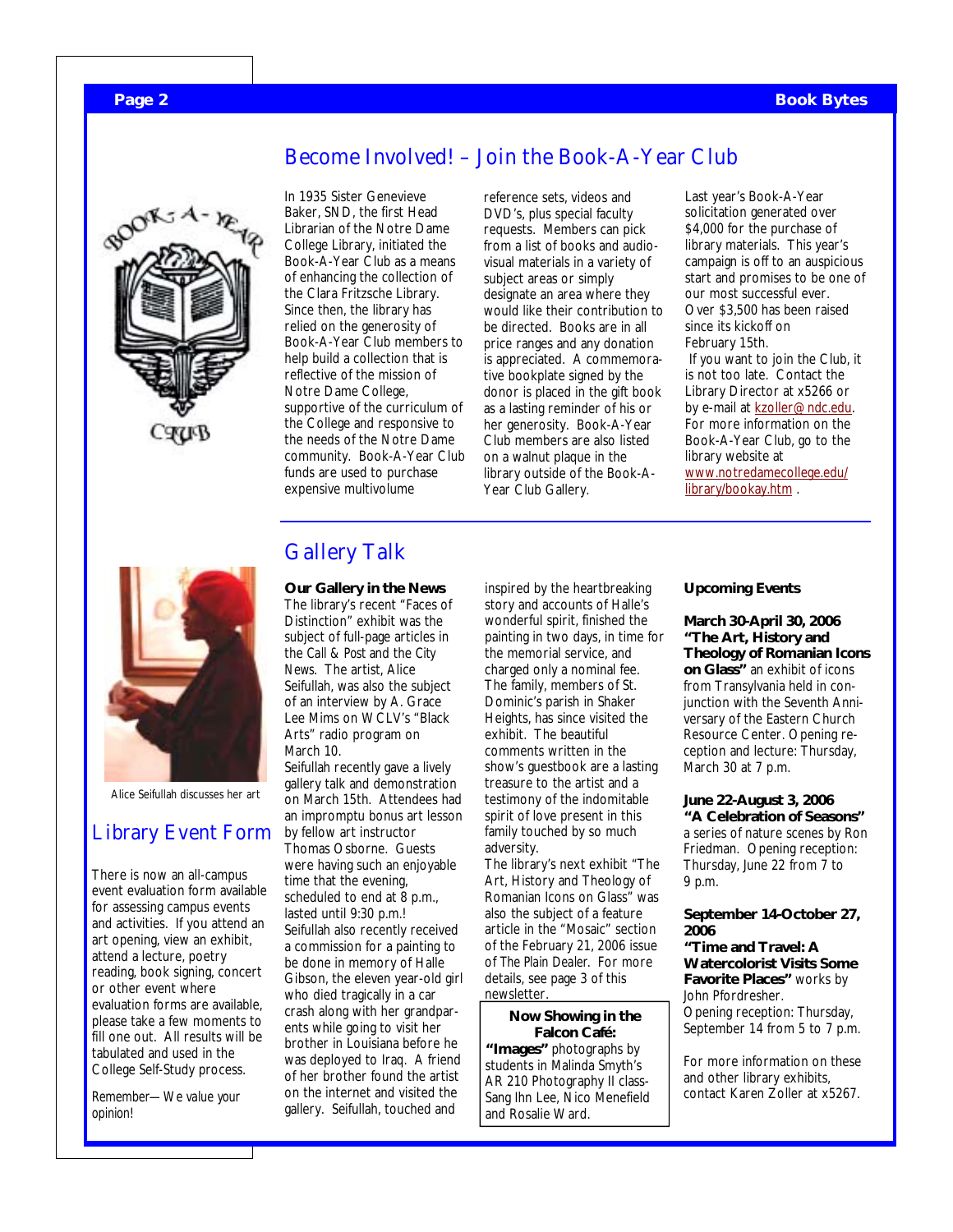## Eastern Church Resource Center Celebrates Seventh Anniversary

Notre Dame College's Eastern Church Resource Center, located on the first floor of the Clara Fritzsche Library, will celebrate its Seventh Anniversary with a lecture by the Rev. Fr. Remus Grama, D. Min., entitled "The Art, History and Theology of Romanian Icons on Glass." The lecture will take place on Thursday, March 30th at 7 p.m. with a brief question and answer session afterwards. A reception will follow and refreshments will be served. An accompanying exhibit of the same name will be on view in the Clara Fritzsche Library's Book-A-Year Club Gallery until April 30, 2006. The exhibit was made possible through the cooperation of Fr. Grama, Parish Priest of St. Mary Romanian Orthodox Cathedral, Mr. George Dobreas, Honorary Consul to Romania for Cleveland, and the Romanian Ethnic Art Museum (REAM).

The Eastern Church Resource Center was recently the subject of a feature article in the "Mosaic" section of *The Plain Dealer.* The article discussed the history of the Center and its collection books, audiovisual materials, journals and icons and included two photos. The article can be found online at:

www.cleveland.com/search/ index.ssf?/base/ zmosa/114016887074770.xml? zmosa&coll=2 .

In addition to this, the Eastern Church Resource Center website has recently been expanded and enhanced. A list of past events and the Eastern Church Planning Committee membership roster was added to the site. The holdings of the Center were cataloged and new spine labels with the Eastern Church Resource Center logo were affixed to the book

spines. Many of the materials in the Eastern Church Resource Center's holdings are unique among the 87 Ohio-LINK libraries. The collection can now be accessed through our online catalog making it possible for remote users to view the Center's holdings. Last month, the library received a reference inquiry from an individual in Canada pertaining to the Orthodox Church. When asked why she had called the Clara Fritzsche Library, she replied that our Eastern Church Resource Center web page was "the best site" for a special collection on the topic that she could find on the internet. The new enhancements will serve to make the resources in this special collection even more widely available to faculty, students, scholars and clergy.





## Mystery Photo

**If you can identify the artifact pictured on the first page and where it is in the library, send your answer to kzoller@ndc.edu. The first person to respond correctly will win a \$10 gift certificate to the Falcon Café.** 

#### Library Installs New **Printer**

In response to increased usage and in an effort to improve printer access, the library now has a new printer located behind the circulation desk. All public access computers in the library are now connected to this printer, eliminating the need to go through the Technical Services area. To retrieve your printouts, please ring the bell for service and a library staff member will assist you.

## Employee Profile: Grace Spletzer

Grace Spletzer has been a Student Assistant at the Clara Fritzsche Library since September 2005. Grace is a freshman majoring in Biology and hails from Warren, Ohio. Since coming to Notre Dame, she has become involved in a variety of student activities. Grace is a member of Student Government, serving as a senator. She is also a member of Masquers, the schools drama group, and performed in the Masquers production of *Rhinoceros*. Recently Grace was selected to be a Resident Advisor in the dorms. She also participated in "Moving Minds," the recent collaboration

#### **Seasonal Guest (Poem #5)**  *Grace Spletzer*

The towering pines swagger, In the presence of a howling wind. Tiny flakes whip violently about. Mountains of crystals congregate, Upon the frozen earth, And the frigid fingertips of winter Knock once more.

between Dominic Russo's graphic design class, Amy Kesegich's creative writing class and Greater Cleveland RTA. She read two of her original poetry compositions which were illustrated by students in the design class. One of these poems is reproduced on this page. Since starting at the library Grace has been an enormous help, assisting in

withdrawing materials, shifting books and organizing the periodicals collection in addition to her daily duties of making phone calls, getting the mail, and packing and unpacking interlibrary loan and OhioLINK materials. Grace is a welcome addition to the library staff.